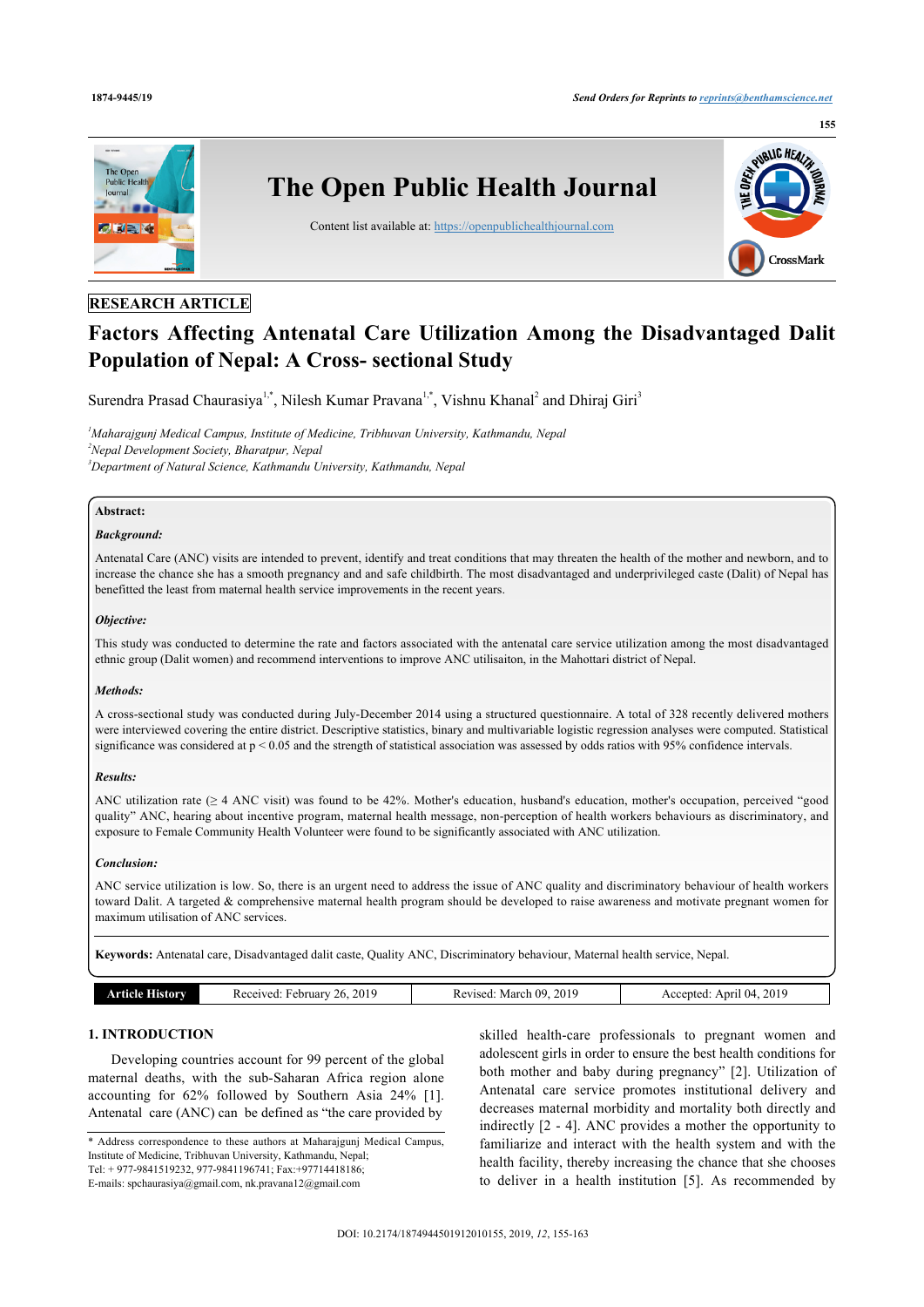World Health Organization (WHO), Nepal has required at least four ANC services scheduled in the following way: first visit at the 4th month, second at the 6th month, third at the 8th month and fourth at the 9th month of pregnancy [[6](#page-8-1)]. In Nepal, ANC services are based on monitoring of mother's blood pressure, weight and fetal heart rate; providing information education and communication and behavior change communication for danger signs, care during pregnancy, timely referral to the appropriate health facilities; birth preparedness and complication readiness; early detection and management of complications; and provision of tetanus-toxoid immunization, iron and de-worming tablets to all pregnant women and malaria prophylaxis as needed [\[6](#page-8-1)]. Further, the government of Nepal provides financial incentives to women and health facilities to promote ANC and institutional delivery [[6](#page-8-1) - [8](#page-8-2)]. Despite these efforts, Nepal is still one of the countries in South and Southeast Asia where women are less likely to receive ANC from health professionals (doctors, nurse/midwife) and low proportion of births are delivered in a health facility [[9](#page-8-3)].

Nepal has made impressive improvements in maternal health during the years between 1990 and 2015. Several statistics point to this progress, for example: the decrease in Maternal Mortality Ratio (MMR) from 850 per 100,000 Live Births (LB) in 1990 to 229 per 100,000 LB in 2010 [[10](#page-8-4), [11\]](#page-8-5); the increase in institutional delivery from 8% in 1996 to 57% in 2016; the increase in percentage of women receiving four or more ANC visits from 9% in 1996 to 69% in 2016 [\[7](#page-8-6), [9,](#page-8-3) [12\]](#page-8-7). However, these gains are unevenly distributed, with the most disadvantaged group of caste (Dalit) benefitting the least. For example, the national MMR is 229/100,000 LB, *versus* 273/100,000 LB among Dalits and the percentage of women with four or more ANC visits is 64% among upper caste (Brahmin/Chhetri) and 40% among Dalits [\[11\]](#page-8-5). Dalit communities continue to suffer from caste-based discrimination and are considered "untouchable." As a result, Dalits are considered some of the most "backward" in social, economic, educational, political and religious dimensions and unsurprisingly have lower developmental indicator than other castes [\[13](#page-8-8)].

This study was conducted to understand the rate and factors associated with the antenatal care service utilization among the most disadvantaged ethnic group (Dalit women) and recommend interventions to improve ANC utilisaiton, in the Mahottari district of Nepal.

#### **2. MATERIALS AND METHODS**

## **2.1. Variables**

Utilization of ANC was considered as the practice in which recently delivered women had visited health facility for four or more ANC checkups during her last pregnancy. The outcome variables ANC visit were four or more ANC visit coded '1' and less than four ANC visits coded as '0'. The independent variables were broadly categorized into four groups [\[5\]](#page-8-0): Sociocultural factors, economic accessibility factors, physical accessibility factors, and perceived health need factors. Age of respondent as reported by individual was recorded and categorized into four groups: 15-19, 20-24, 25-29 and 30 years or above [[14](#page-8-9)]. Educational status was recorded as no formal

education, primary, secondary, and certificate and above [[7](#page-8-6)]. Occupation of the mother was broadly categorized into a housewife, daily wage, agriculture and job. Similarly, occupation of husband was categorized into daily wage, agriculture, business and job. The family was considered as a nuclear family when husband, wife and their unmarried sons and daughters live together otherwise, they live in joint family. Wealth status and the autonomy of women were adapted from NDHS 2011, and categorized into three groups: poor to least poor corresponding from lowest to the highest status, and low autonomy to high autonomy from the lowest to the highest, respectively[[7](#page-8-6)]. The Dalit caste included in the study was 'Terai Dalit'- Chamar, Mushahar, Dusadh/Paswan, Tatma, Khatabe, Banter, Dom, Chidimar, Dhobi, Halkhor and the 'Hill Dalit'-Kami, Damai, Sarki, Gaine, Badi [[15](#page-8-10)]. Perceived "good quality" of ANC was considered when mother received iron supplementation, medical checkup, at least two tetanus toxoid injections, measurement of blood pressure, provision of intestinal parasitic drugs and health education, and counseling on danger signs. If a single component was missed, ANC was not regarded to have perceived" good quality" [[16\]](#page-8-11).

#### **2.2. Study Setting**

This study was carried out in the Mahottari district of Nepal, which lies about 253 kilometers to the Southeast of Kathmandu, the capital city of Nepal. According to the National Population and Housing Census 2011, the total population of the district was 627,580 (male 311,016 and female 316,564) [\[17](#page-8-12)].

#### **2.3. Study Design and Participants**

This was a cross-sectional study conducted in the Mahottari district during July-December, 2014. The mothers were included in the study if: (i) they had childbirth during the last one year (ii) were local residents of the districts, (iii) were not migrated to the district after childbirth, and (iv) belonged to Dalit ethnic group [[18](#page-8-13)]. This district constitutes six electoral areas and each area constitutes 11 to 14 Village Development Committees (VDC) – the smallest administrative unit. Two VDCs were selected randomly from each electoral area to increase representations of the district. A list of all Dalit eligible mothers of total 12 VDCs (2 VDCs per electoral area) was prepared with the help of local public health facilities' community-based newborn program records, and Female Community Health Volunteers (FCHV). All 328 eligible Dalit mothers were interviewed and 15 mothers were not interviewed because they had migrated out of the district.

#### **2.4. Instrument and Data Collection**

The questionnaire was adapted from the Nepal Demographic and Health Survey (NDHS) 2011 [\[7](#page-8-6)]. An observation check-list was prepared to observe the assets and animals in- the house based on the NDHS 2011. A few minor words were changed in the original questionnaire to adapt to the local context and increase the readability of the questions. The face-to-face interviews were conducted in the local language of the respondent at her house by two female interviewers who were trained by the first author of this study and were also involved in the pretesting of questionnaires.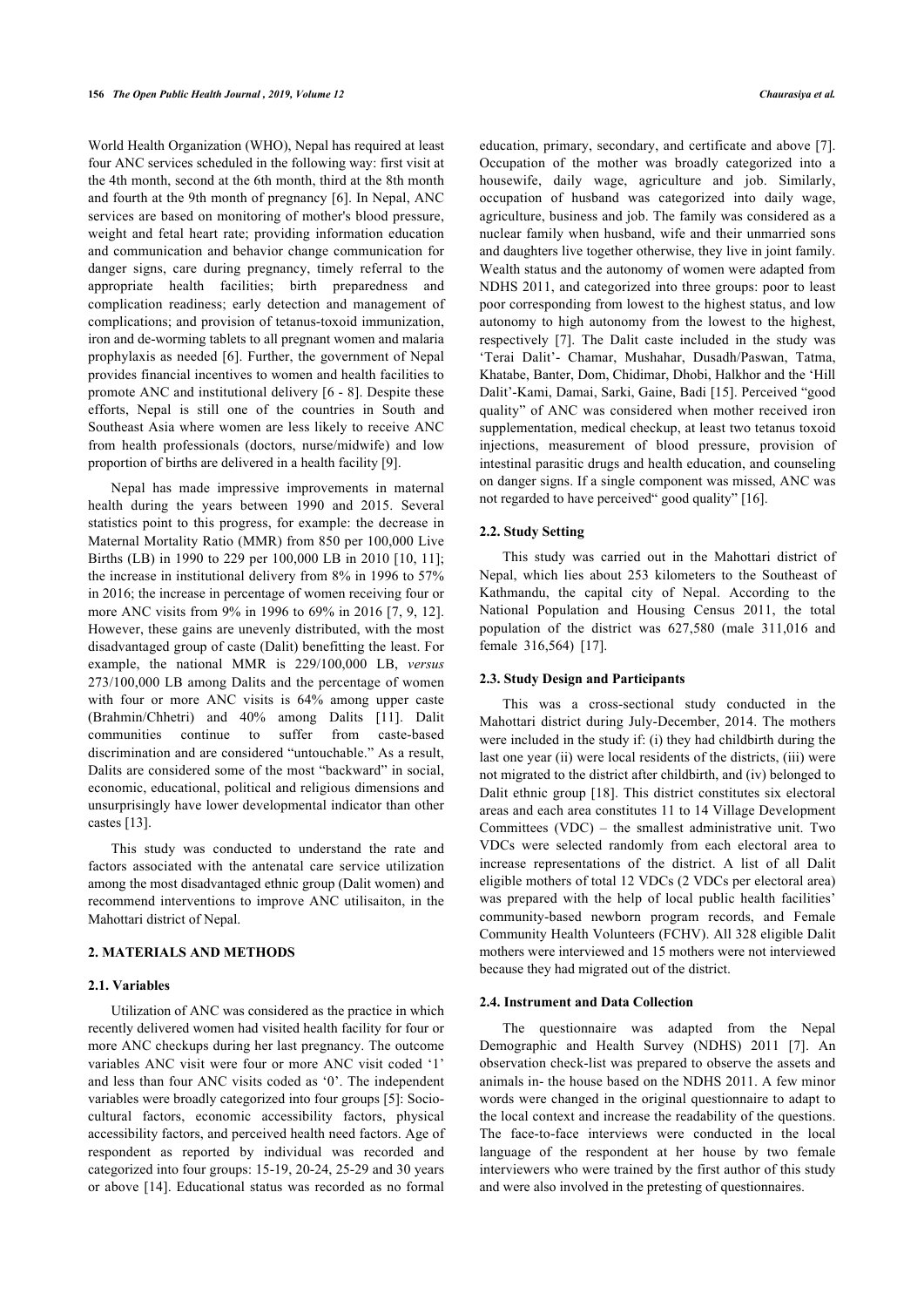## **2.5. Statistical Analysis**

Descriptive analysis was performed as per the study variable in the initial stage and results were reported using frequencies and percentage. Association of ANC utilization and other independent variables were first tested using Chisquare test and significant factors (p-value<0.05) were further entered for multivariate analysis at 95% confidence interval to ascertain the association of these factors with ANC utilization using backward logistic regression methods [[18](#page-8-13)]. Data analysis was performed using Statistical Package for Social Sciences Version 20.

## **2.6. Ethical Consideration**

Ethics approval was obtained from the Institutional Ethical Review Board, Institute of Medicine, Tribhuvan University Nepal (Approval Number 79  $(6-11-E)^2$  071/072). Informed written consent was also obtained from the district health office, Mahottari and from all participants of the study. Personal identifiers were removed before the analysis of data and data were only presented as aggregate.

## **3. RESULTS**

#### **3.1. Reasons for Low Utilization of ANC Service**

The multiple response answers showed that there were numerous reasons for low ANC utilization. The most important reasons were lack of information, a long distance from health facility or unavailability of the transport, and lack of money.

Full results are shown in Table **[1](#page-2-0)**.

**Table 1. Reasons for low utilization of ANC service.**

| *Responses                            | <b>Number</b> | <b>Percent of Cases</b> |
|---------------------------------------|---------------|-------------------------|
| Lack of information                   | 128           | 67                      |
| HF is far/Transport is not easy       | 61            | 32                      |
| Lack of money                         | 30            | 16                      |
| Get good care at home                 | 25            | 13                      |
| Family restriction                    | 19            | 10                      |
| HW behavior not good                  | 14            | 7                       |
| Service expensive                     | 12            | 6                       |
| Male health worker in health facility | 12            | 6                       |
| Not customary                         | 5             | 3                       |
| No one in the family for accompanies  | 2             |                         |
| Health facility not open              | $\mathcal{L}$ |                         |
| *Multiple recponses                   |               |                         |

Multiple respo

## **3.2. Socio-cultural, Economic and Physical Accessibility Characteristics of Participants**

Table**2** presents the description of socio-cultural, economic and physical accessibility factors. The mean age of mother was 22.52 years (standard deviation 3.72) and around half of the mothers were age group 20-24 year. More than three - quarters of mothers (78%) and half of the husbands (58%) had no formal education. The majority of mothers (79%) were housewives and 80% of husbands were engaged in daily wage work.

## <span id="page-2-1"></span><span id="page-2-0"></span>**Table 2. Description of socio-culture, economic and physical accessibility factors.**

| <b>Characteristics</b>                       | Frequency ( $n = 328$ ) | Percent |
|----------------------------------------------|-------------------------|---------|
| Caste                                        |                         |         |
| Terai Dalit                                  | 296                     | 90.2    |
| <b>Hill Dalit</b>                            | 32                      | 9.8     |
| Mother age (Year)                            |                         |         |
| $15-19$                                      | 68                      | 20.7    |
| $20 - 24$                                    | 159                     | 48.5    |
| 25-29                                        | 79                      | 24.1    |
| $\geq 30$                                    | 22                      | 6.7     |
| Mean age 22.52 years, standard deviation3.72 |                         |         |
| <b>Family size</b>                           |                         |         |
| 9 or more members                            | 104                     | 31.7    |
| 5-8 members                                  | 178                     | 54.3    |
| 3-4 family members                           | 46                      | 14      |
| <b>Type of Family</b>                        |                         |         |
| Joint or extended family                     | 226                     | 68.9    |
| Nuclear                                      | 102                     | 31.1    |
| Mother's education                           |                         |         |
| No formal education                          | 257                     | 78.4    |
| Secondary                                    | 34                      | 10.4    |
| Primary                                      | 31                      | 9.5     |
| Certificate or above                         | 6                       | 1.8     |
| <b>Husband's education</b>                   |                         |         |
| No formal education                          | 192                     | 58.5    |
| Secondary                                    | 68                      | 20.7    |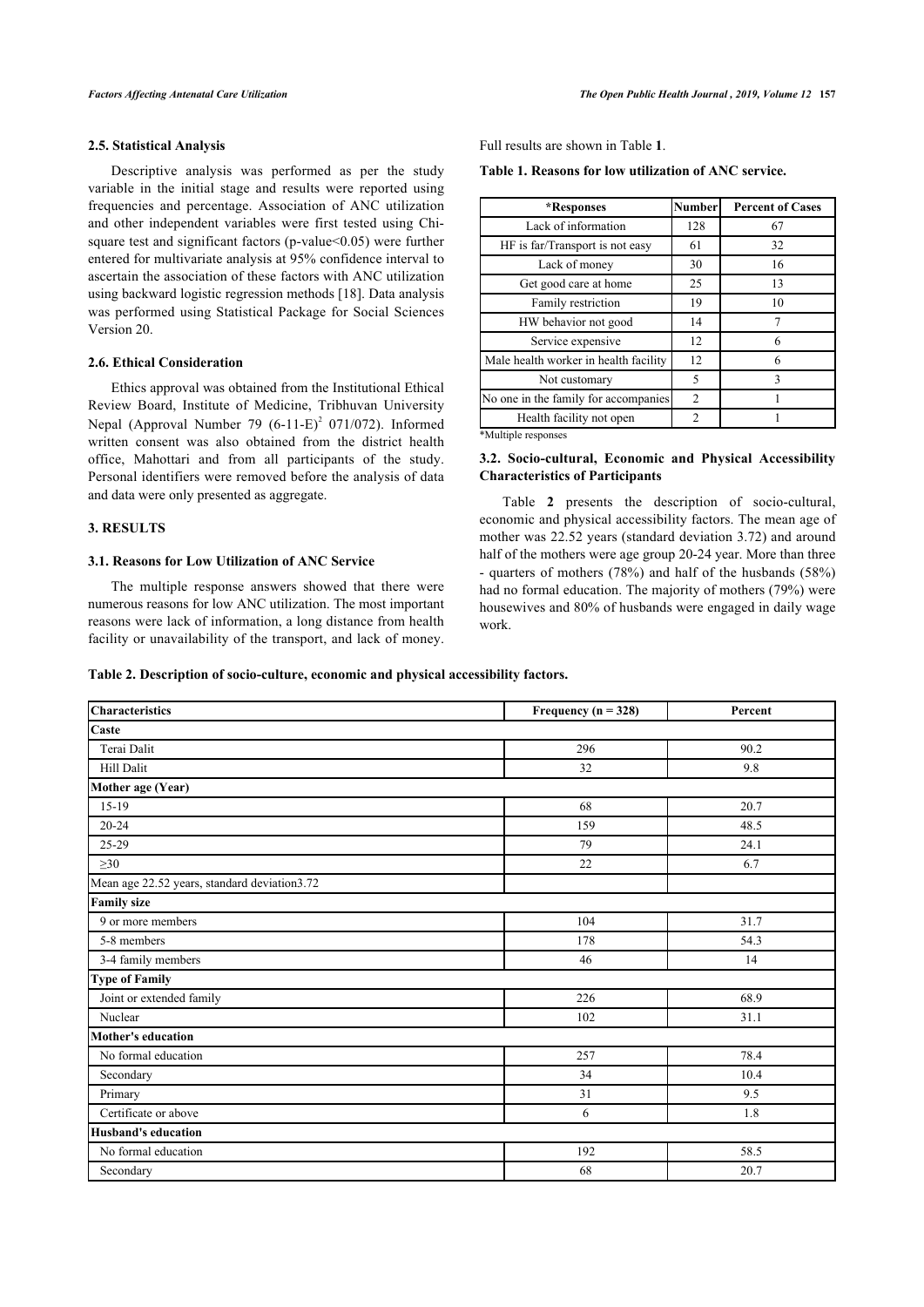#### **158** *The Open Public Health Journal , 2019, Volume 12 Chaurasiya et al.*

*(Table 2) contd.....*

| <b>Characteristics</b>                 | Frequency ( $n = 328$ ) | Percent        |
|----------------------------------------|-------------------------|----------------|
| Primary                                | 55                      | 16.8           |
| Certificate or above                   | 13                      | $\overline{4}$ |
| <b>Practice of traditional healers</b> |                         |                |
| No                                     | 59                      | 18.0           |
| Yes                                    | 269                     | 82.0           |
| <b>Women Autonomy</b>                  |                         |                |
| Lowest                                 | 89                      | 27.1           |
| Middle                                 | 131                     | 39.9           |
| Highest                                | 108                     | 32.9           |
| Women's occupation                     |                         |                |
| Housewife                              | 259                     | 79.3           |
| Daily wage                             | 62                      | 18.9           |
| Agriculture                            | $\overline{3}$          | 0.9            |
| Job                                    | $\overline{3}$          | 0.9            |
| <b>Husband's occupation</b>            |                         |                |
| Daily wage                             | 263                     | 80.2           |
| Agriculture                            | 21                      | 6.4            |
| <b>Business</b>                        | 21                      | 6.4            |
| Mechanics                              | 14                      | 4.3            |
| Job                                    | 9                       | 2.7            |
| <b>Wealth status</b>                   |                         |                |
| Lowest                                 | 109                     | 33.2           |
| Middle                                 | 109                     | 33.2           |
| Highest                                | 110                     | 33.5           |
| Availability of motorized transport    |                         |                |
| Yes                                    | 95                      | 29             |
| N <sub>o</sub>                         | 233                     | 71             |

## **3.3. Health Related Characteristics of Participants**

Among the participants shown in Table**3**, only 42% of mothers had completed four or more ANC visit. Majority of the mothers (82%) received ANC services from government health facilities and 80% of mothers did not perceive ANC as "good quality". Furthermore, 47% of mothers were multiparous and 56% of mothers had not planned their last pregnancy. Of mothers with any ANC visit, only 50% of them were suggested for delivery in a health facility. Similarly, less than one third (28%) of mothers were exposed to maternal health messages through one or more media and 21% of mothers were not visited by FCHVs during their last pregnancy. In addition, 31% of mothers reported that health staff was not available when they visited health facility and 27% of mothers perceived health workers' behavior as discriminatory while providing health services.

## <span id="page-3-0"></span>**Table 3. Description of health needs factors.**

| <b>Characteristics</b>          | Frequency ( $n = 328$ ) | Percent |
|---------------------------------|-------------------------|---------|
| <b>ANC</b> visit frequency      |                         |         |
| $<$ 4 ANC                       | 191                     | 58.2    |
| $\geq$ 4 ANC                    | 137                     | 41.8    |
| ANC Places $(n=252)$            |                         |         |
| Government health facility      | 206                     | 81.7    |
| Non-government health facility  | 46                      | 18.3    |
| Perceived "good quality" of ANC |                         |         |
| No                              | 264                     | 80.5    |
| Yes                             | 64                      | 19.5    |
| Parity of mother                |                         |         |
| $3+$                            | 155                     | 47.3    |
| Second                          | 93                      | 28.4    |
| First                           | 80                      | 24.4    |
| Planning of last pregnancy      |                         |         |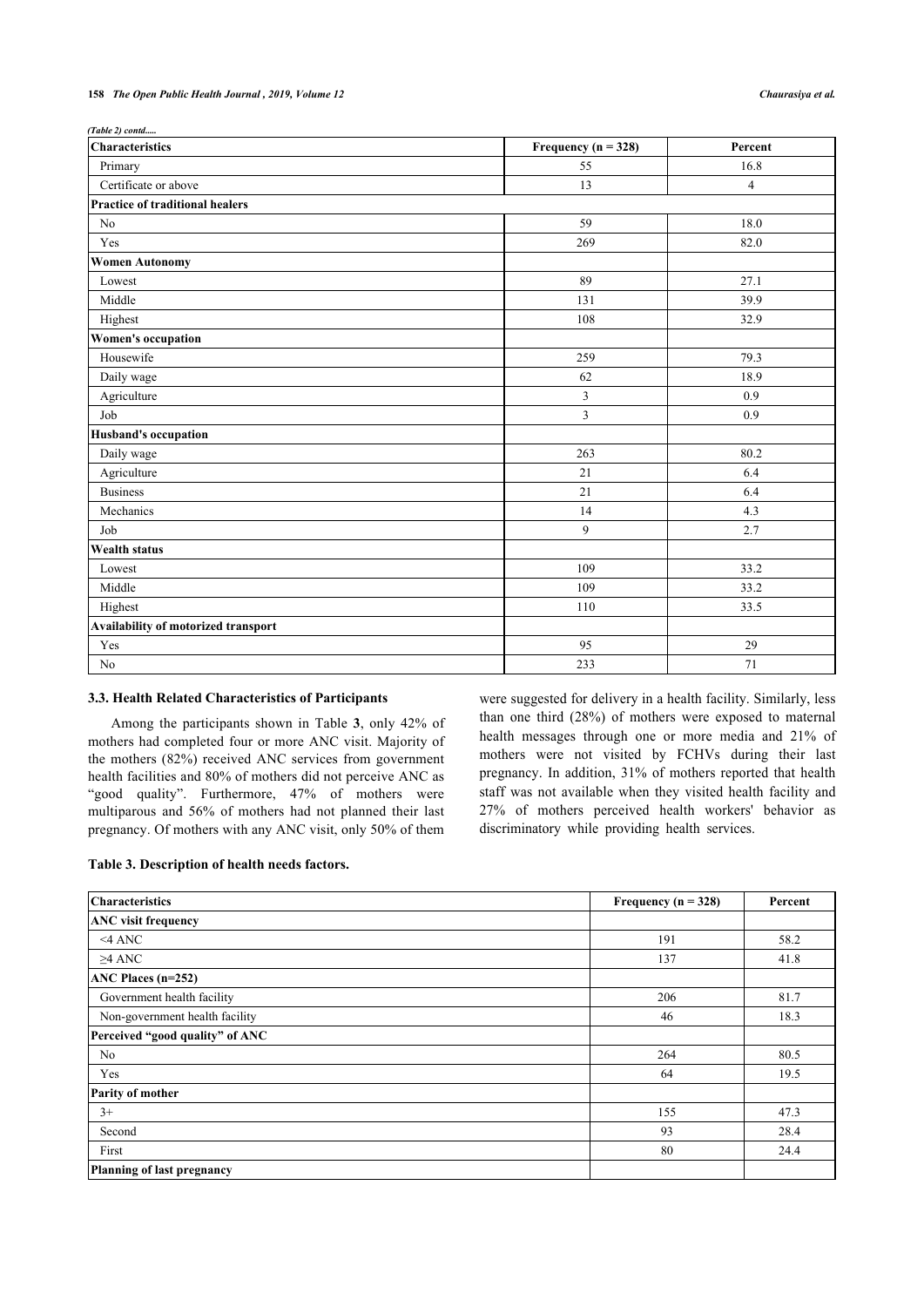| (Table 3) contd                                    |                         |         |
|----------------------------------------------------|-------------------------|---------|
| <b>Characteristics</b>                             | Frequency ( $n = 328$ ) | Percent |
| No                                                 | 185                     | 56.4    |
| Yes                                                | 143                     | 43.6    |
| Advised for health facility delivery (n=252)       |                         |         |
| N <sub>0</sub>                                     | 113                     | 44.8    |
| Yes                                                | 139                     | 52.2    |
| Birth preparedness and complication readiness      |                         |         |
| No                                                 | 190                     | 57.9    |
| Yes                                                | 138                     | 42.1    |
| Association in women group/network                 |                         |         |
| No                                                 | 231                     | 70.4    |
| Yes                                                | 97                      | 29.6    |
| Heard about Safe Delivery Incentive Program        |                         |         |
| No                                                 | 153                     | 46.6    |
| Yes                                                | 175                     | 53.4    |
| Exposed to maternal health message                 |                         |         |
| No                                                 | 236                     | 72      |
| Yes                                                | 92                      | 28      |
| Absence of health workers in health facility       |                         |         |
| No                                                 | 227                     | 69.2    |
| Yes                                                | 101                     | 30.8    |
| Perceived discriminatory behavior of health worker |                         |         |
| No                                                 | 240                     | 73.2    |
| Yes                                                | 88                      | 26.8    |
| Visit with female community health volunteer       |                         |         |
| N <sub>o</sub>                                     | 70                      | 21.3    |
| Yes                                                | 258                     | 78.7    |

## **3.4. Rates and Factors Associated with ANC Utilization**

The ANC service utilization rate was found to be 42% with 95% CI (36.43 – 47.09). The bivariate analysis in Table**4** found that ANC utilization was significantly associated with the caste type, mother's education, husband's education, autonomy of women, mother's occupation, husband's occupation, wealth status, and availability of motorized transport. Some of the factors perceived for "good quality" ANC, were parity of mother, planning of last pregnancy, advice for HF delivery, mother's association with groups, knowledge about safe delivery incentive program(SDIP), exposure to maternal health message, availability of health worker, the positive and unbiased behavior of health exposure to FCHV, being significantly related to four or more ANC visits.

```
Table 4. Bivariate analysis of socio-cultural, economic, physical accessibility and health need factors of participants.
```

|                        | $<$ 4 ANC (%)             | $\geq$ 4 ANC (%) |         | <b>OR</b> | $(95\% \text{ CI})$ |              |
|------------------------|---------------------------|------------------|---------|-----------|---------------------|--------------|
| <b>Characteristics</b> | $(n=191)$                 | $(n=137)$        | p value |           | Lower               | <b>Upper</b> |
|                        | Caste type                |                  |         |           |                     |              |
| Terai Dalit            | 185 (96.9)                | 111(81.0)        |         | 1         |                     |              |
| Hill Dalit             | 6(3.1)                    | 26(19.0)         | < 0.001 | 7.22      | 2.883               | 18.09        |
|                        | Mother's age in year      |                  |         |           |                     |              |
| $\geq$ 20              | 157(82.2)                 | 103(75.2)        |         | 1         |                     |              |
| < 20                   | 34(17.8)                  | 34(24.8)         | 0.124   | 1.52      | 0.891               | 2.606        |
|                        | <b>Family size</b>        |                  |         |           |                     |              |
| $\geq 6$               | 136(71.2)                 | 96(70.1)         |         | 1         |                     |              |
| $<$ 6                  | 55 (28.8)                 | 41(29.9)         | 0.824   | 1.06      | 0.653               | 1.709        |
|                        | <b>Family type</b>        |                  |         |           |                     |              |
| Joint or extended      | 135(70.7)                 | 91 (66.4)        |         | ı         |                     |              |
| Nuclear                | 56(29.3)                  | 46(33.6)         | 0.412   | 1.22      | 0.76                | 1.954        |
|                        | <b>Mother's education</b> |                  |         |           |                     |              |
| N <sub>o</sub>         | 173(90.6)                 | 84(61.3)         |         | 1         |                     |              |
| Yes                    | 18(9.4)                   | 53 (38.7)        | < 0.001 | 6.06      | 3.345               | 10.99        |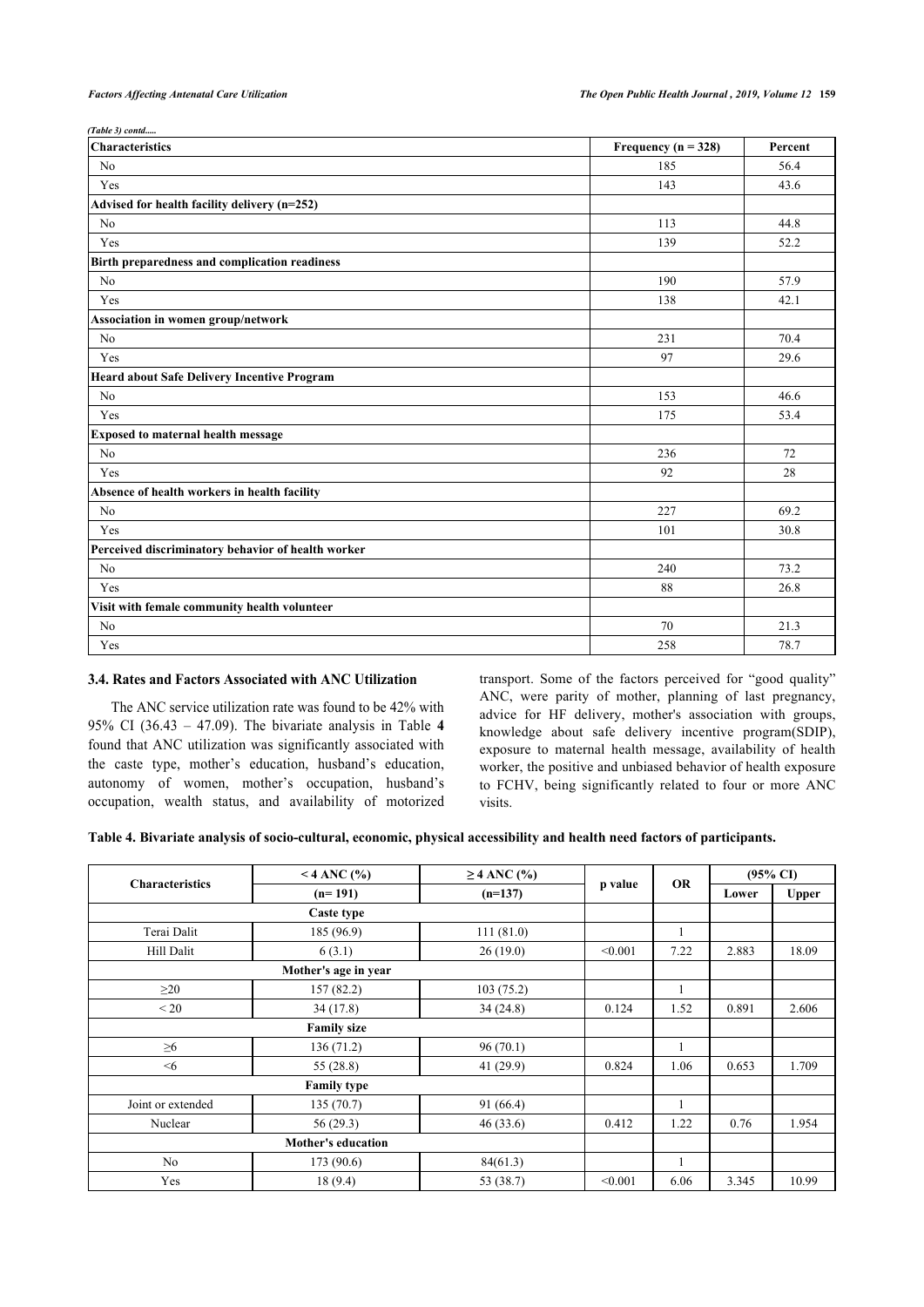## **160** *The Open Public Health Journal , 2019, Volume 12 Chaurasiya et al.*

| <b>Characteristics</b> | $<$ 4 ANC (%)                                   | $\geq$ 4 ANC (%) | p value | <b>OR</b>    | $(95\% \text{ CI})$ |        |  |
|------------------------|-------------------------------------------------|------------------|---------|--------------|---------------------|--------|--|
|                        | $(n=191)$                                       | $(n=137)$        |         |              | Lower               | Upper  |  |
|                        | Husband's education                             |                  |         |              |                     |        |  |
| No                     | 136(71.2)                                       | 56 (40.9)        |         | $\mathbf{1}$ |                     |        |  |
| Yes                    | 55 (28.8)                                       | 81 (59.1)        | < 0.001 | 3.58         | 2.252               | 5.681  |  |
|                        | Women autonomy                                  |                  |         |              |                     |        |  |
| Lowest                 | 54 (28.3)                                       | 35(25.5)         |         | $\mathbf{1}$ |                     |        |  |
| Middle                 | 61(31.9)                                        | 70(51.1)         | 0.041   | 1.77         | 1.025               | 3.058  |  |
| Highest                | 76 (39.8)                                       | 32(23.4)         | 0.154   | 0.65         | 0.359               | 1.175  |  |
|                        | <b>Practice from traditional healers</b>        |                  |         |              |                     |        |  |
| Yes                    | 161 (84.3)                                      | 108(78.8)        |         | $\mathbf{1}$ |                     |        |  |
| N <sub>0</sub>         | 30(15.7)                                        | 29(21.2)         | 0.205   | 1.44         | 0.819               | 2.537  |  |
|                        | Mother's occupation                             |                  |         |              |                     |        |  |
| Daily wage             | 57(29.8)                                        | 5(3.6)           |         | $\mathbf{1}$ |                     |        |  |
| Non-daily wage         | 134 (70.2)                                      | 132 (96.4)       | < 0.001 | 11.2         | 4.364               | 28.9   |  |
|                        | <b>Husband's occupation</b>                     |                  |         |              |                     |        |  |
| Daily wage             | 167(87.4)                                       | 96(70.1)         |         | $\mathbf{1}$ |                     |        |  |
| Non-daily wage         | 24(12.6)                                        | 41 (29.9)        | < 0.001 | 2.97         | 1.693               | 5.217  |  |
|                        | <b>Wealth status</b>                            |                  |         |              |                     |        |  |
| 1 Lowest)              | 80 (41.9)                                       | 29(21.2)         |         | $\mathbf{1}$ |                     |        |  |
| 2 (middle)             | 71 (37.2)                                       | 38 (27.7)        | 0.187   | 1.48         | 0.827               | 2.635  |  |
| 3 (Highest)            | 40(20.9)                                        | 70(51.1)         | < 0.001 | 4.83         | 2.715               | 8.585  |  |
|                        | Time to reach nearest ANC site                  |                  |         |              |                     |        |  |
| $>30$ Min              | 44 (23.0)                                       | 40(29.2)         |         | $\mathbf{1}$ |                     |        |  |
| $\leq 30$ Min          | 147(77.0)                                       | 97 (70.8)        | 0.208   | 0.726        | 0.441               | 1.196  |  |
|                        | Availability of motorized transport             |                  |         |              |                     |        |  |
| N <sub>0</sub>         | 149 (78.0)                                      | 84 (61.3)        |         | $\mathbf{1}$ |                     |        |  |
| Yes                    | 42(22.0)                                        | 53 (38.7)        | 0.001   | 2.238        | 1.378               | 3.636  |  |
|                        | Perceive of "good quality" ANC                  |                  |         |              |                     |        |  |
| No                     | 176(92.1)                                       | 88 (64.2)        |         | $\mathbf{1}$ |                     |        |  |
| Yes                    | 15(7.9)                                         | 49 (35.8)        | < 0.001 | 6.533        | 3.471               | 12.297 |  |
|                        | Parity of mother                                |                  |         |              |                     |        |  |
| Multiparous            | 157(82.2)                                       | 91 (66.4)        |         | $\mathbf{1}$ |                     |        |  |
| Primiparous            | 34 (17.8)                                       | 46 (33.6)        | 0.001   | 2.334        | 1.397               | 3.899  |  |
|                        | <b>Planning of last pregnancy</b>               |                  |         |              |                     |        |  |
| $\rm No$               | 129(67.5)                                       | 56 (40.9)        |         |              |                     |        |  |
|                        |                                                 |                  |         | $\mathbf{1}$ |                     |        |  |
| Yes                    | 62(32.5)<br><b>Advised for HF delivery</b>      | 81(59.1)         | < 0.001 | 3.01         | 1.908               | 4.747  |  |
|                        |                                                 |                  |         |              |                     |        |  |
| No                     | 146 (76.4)                                      | 43 (31.4)        |         | $\mathbf{1}$ |                     |        |  |
| Yes                    | 45(23.6)                                        | 94 (68.6)        | < 0.001 | 7.093        | 4.337               | 11.598 |  |
|                        | Association of mother in mother's group/network |                  |         |              |                     |        |  |
| No                     | 153(80.1)                                       | 78 (56.9)        |         | $\mathbf{1}$ |                     |        |  |
| Yes                    | 38 (19.9)                                       | 59 $(43.1)$      | < 0.001 | 3.046        | 1.865               | 4.974  |  |
|                        | <b>Heard about SDIP</b>                         |                  |         |              |                     |        |  |
| No                     | 117(61.3)                                       | 36(26.3)         |         | $\mathbf{1}$ |                     |        |  |
| Yes                    | 74(38.7)                                        | 101(73.7)        | < 0.001 | 4.436        | 2.747               | 7.162  |  |
|                        | <b>Exposure to maternal health message</b>      |                  |         |              |                     |        |  |
| No                     | 167(87.4)                                       | 69 (50.4)        |         | $\mathbf{1}$ |                     |        |  |
| Yes                    | 24(12.6)                                        | 68 (49.6)        | < 0.001 | 6.857        | 3.983               | 11.807 |  |
|                        | Absence of HWs in health facilities             |                  |         |              |                     |        |  |
| Yes                    | 69(36.1)                                        | 32(23.4)         |         | $\mathbf{1}$ |                     |        |  |
| No                     | 122(63.9)                                       | 105(76.6)        | 0.014   | 1.856        | 1.133               | 3.041  |  |
|                        | Perception of HW behavior as discriminatory     |                  |         |              |                     |        |  |
| Yes                    | 91 (47.6)                                       | 29 (21.2)        |         | $\mathbf{1}$ |                     |        |  |
| No                     | 100(52.4)                                       | 108(78.8)        | < 0.001 | 3.389        | 2.058               | 5.58   |  |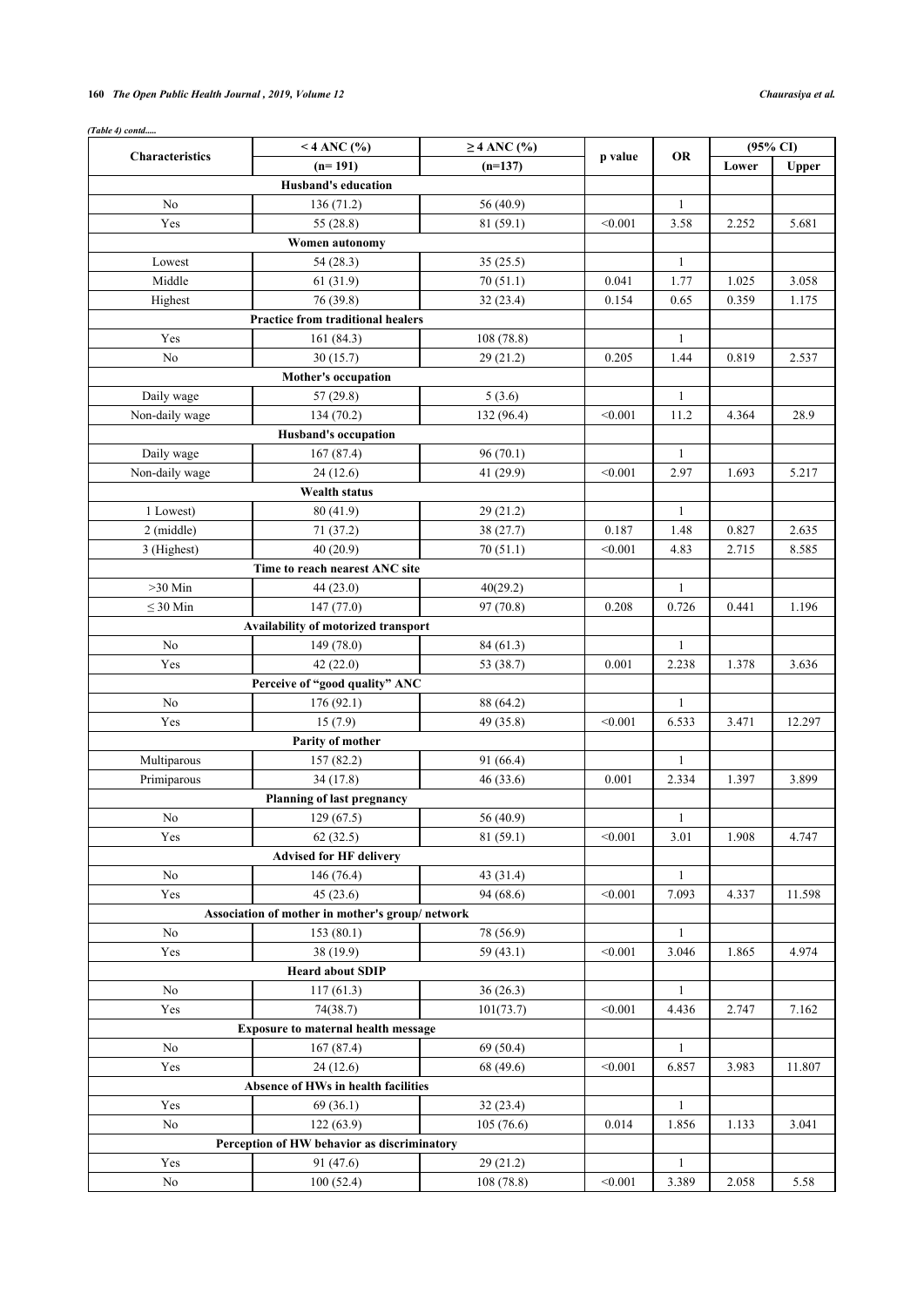*(Table 4) contd.....*

|                         | $<$ 4 ANC $\left(\frac{9}{6}\right)$ | $\geq$ 4 ANC (%) |         |       |       |              | <b>OR</b> | $(95\% \text{ CI})$ |  |
|-------------------------|--------------------------------------|------------------|---------|-------|-------|--------------|-----------|---------------------|--|
| <b>Characteristics</b>  | $(n=191)$                            | $(n=137)$        | p value |       | Lower | <b>Upper</b> |           |                     |  |
| <b>Exposure to FCHV</b> |                                      |                  |         |       |       |              |           |                     |  |
| No                      | 60(31.4)                             | 10(7.3)          |         |       |       |              |           |                     |  |
| Yes                     | 131(68.6)                            | 127 (92.7)       | < 0.001 | 5.817 | 2.852 | 1.862        |           |                     |  |

<span id="page-6-0"></span>

| Table 5. Multivariate analysis of factors associated with ANC utilization. |  |  |  |
|----------------------------------------------------------------------------|--|--|--|
|                                                                            |  |  |  |

|                                            |                 |       | $(95\% \text{ CI})$ |                    | $(95\% \text{ CI})$ |              |         |
|--------------------------------------------|-----------------|-------|---------------------|--------------------|---------------------|--------------|---------|
| <b>Characteristics</b>                     | <b>Crude OR</b> | Lower | Upper               | <b>Adjusted OR</b> | Lower               | <b>Upper</b> | p value |
| <b>Mother's education</b>                  |                 |       |                     |                    |                     |              |         |
| N <sub>0</sub>                             |                 |       |                     | $\mathbf{1}$       |                     |              |         |
| Yes                                        | 6.06            | 3.35  | 10.99               | 2.63               | 1.25                | 5.52         | 0.011   |
| <b>Husband's education</b>                 |                 |       |                     |                    |                     |              |         |
| No                                         |                 |       |                     | $\mathbf{1}$       |                     |              |         |
| Yes                                        | 3.58            | 2.25  | 5.68                | 1.81               | 1.01                | 3.24         | 0.047   |
| Mother's occupation                        |                 |       |                     |                    |                     |              |         |
| Daily wage                                 |                 |       |                     | $\mathbf{1}$       |                     |              |         |
| Non-daily wage                             | 11.23           | 4.36  | 28.90               | 3.44               | 1.21                | 9.74         | 0.02    |
| Perceive "good quality" of ANC             |                 |       |                     |                    |                     |              |         |
| No                                         |                 |       |                     | $\mathbf{1}$       |                     |              |         |
| Yes                                        | 6.53            | 3.47  | 12.30               | 3.02               | 1.44                | 6.34         | 0.003   |
| <b>Heard about SDIP</b>                    |                 |       |                     |                    |                     |              |         |
| N <sub>0</sub>                             |                 |       |                     | $\mathbf{1}$       |                     |              |         |
| Yes                                        | 4.44            | 2.75  | 7.16                | 2.33               | 1.30                | 4.18         | 0.005   |
| <b>Exposure to maternal health message</b> |                 |       |                     |                    |                     |              |         |
| No                                         |                 |       |                     | $\mathbf{1}$       |                     |              |         |
| Yes                                        | 6.86            | 3.98  | 11.81               | 3.34               | 1.73                | 6.46         | < 0.001 |
| Perceived discriminatory behavior of HW    |                 |       |                     |                    |                     |              |         |
| Yes                                        |                 |       |                     | $\mathbf{1}$       |                     |              |         |
| No                                         | 3.39            | 2.06  | 5.58                | 2.55               | 1.38                | 4.69         | 0.003   |
| <b>Exposure to FCHV</b>                    |                 |       |                     |                    |                     |              |         |
| No                                         |                 |       |                     | $\mathbf{1}$       |                     |              |         |
| Yes                                        | 5.82            | 2.85  | 11.86               | 2.48               | 1.07                | 5.75         | 0.035   |

After adjusting for potential confounding variables, the multivariate analysis (Table **[5](#page-6-0)**) showed that mother's education (AOR: 2.63, CI: 1.25 – 5.52), husband's education (AOR: 1.81, CI: 1.01 -3.24), mother's non-daily wage occupation (AOR: 3.44, CI: 1.21-9.74), perception of "good quality" ANC service (AOR: 3.02, CI: 1.44 -6.34), knowledge about SDIP (AOR: 2.33, CI: 1.30 -4.18), exposure to maternal health message (AOR: 3.34, CI: 1.73 -6.46), positive and unbiased behaviour of health workers (AOR: 2.55, CI: 1.38 - 4.69), and exposure to FCHV (AOR: 2.48, CI: 1.07 -5.75) were significantly associated with utilization of four or more ANC visits. However, caste, autonomy of women, husband's occupation, wealth status, parity of mother, planning of last pregnancy, advice for health facility delivery, association in women group/network were not found to be significantly associated with ANC utilization in multivariate analysis.

## **4. DISCUSSION**

From the methodological point of view, this study was based on the literatures review of cross-sectional studies with a large sample size in Nepal and other countries; and the

respondents were the mothers who had delivered their child within past one year [\[14,](#page-8-9) [19](#page-8-14), [20](#page-8-15)] and within last two year [\[21](#page-8-16)]. In this study, mothers with formal education were found to be three times more likely to have four or more ANC visits than mothers who did not have formal education. This is in keeping with other literature, the NDHS 2016 showed that noneducated mother constituted a higher proportion (12%) of those who had no ANC at all, while School Leaving Certificate (SLC) or the above-educated mothers constituted only 1% of women with no ANC[[12\]](#page-8-7). Similarly, a number of studies showed that by increasing education levels of women, the probability of receiving four or more ANC visits also increased  $[16, 19, 20, 22 - 27]$  $[16, 19, 20, 22 - 27]$  $[16, 19, 20, 22 - 27]$  $[16, 19, 20, 22 - 27]$  $[16, 19, 20, 22 - 27]$  $[16, 19, 20, 22 - 27]$  $[16, 19, 20, 22 - 27]$  $[16, 19, 20, 22 - 27]$  $[16, 19, 20, 22 - 27]$  $[16, 19, 20, 22 - 27]$ . The increased education may have also brought increased knowledge and awareness of health services, higher receptivity to new health-related information, better communication with the husband, more decision making power, increased self-worth, negotiating skills, and ability to demand adequate services. Higher education of husband level has shown similar effect, wife receiving twice ANC utilization than their counterparts. This is similar to the result of systematic review carried out in low-income countries[[28](#page-8-19)].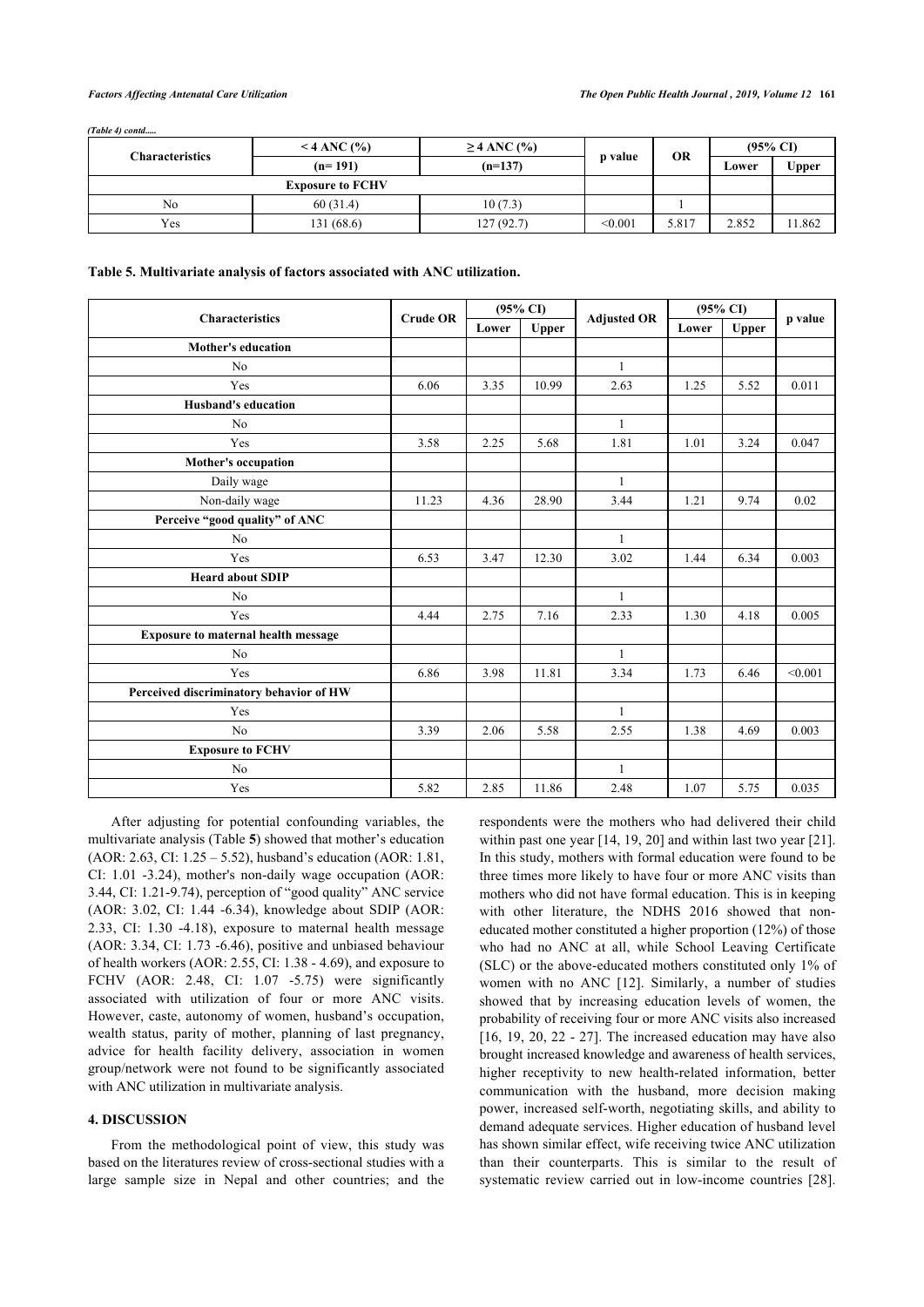Studies conducted in Nepal [\[16](#page-8-11)], Ethiopia and Shanghai [[25](#page-8-20), [29\]](#page-8-21) support the similar findings. This could be explained on the basis that educated husbands may be aware of ANC's benefits, put fewer constraints on their wives' mobility and decisionmaking and able to communicate with health workers to demand appropriate service. Another finding from our study was that non-daily waged mothers had utilized three times ANC services than their counterparts. This is consistent with another study conducted in the mid and far western region of Nepal found that women having occupation-service, business, wage labor and housewife had more ANC visit than women having occupation- agriculture [\[19](#page-8-14)] while another study of Sindhupalchok district of Nepal showed that the mother's occupation whether agriculture/labor or business/service was not significantly associated with ANC utilization[[14\]](#page-8-9). This dissimilarity may be due to the different basis of categorizing the occupation. Our study showed that Perceived "good quality" of ANC was significantly associated with the ANC utilization. Other studies have shown that women reported better quality of care in private facilities but the cost prevented them from the utilization of those services [[5](#page-8-0)]. Consequently, the mother who perceived getting all the components of ANC services was more likely to repeat the ANC visit. In this study, a mother exposed to maternal health messaging was found to be, on average, three times more likely to use ANC services. These findings were echoed in studies conducted in Pakistan and Nigeria [\[20](#page-8-15), [27](#page-8-18)]. Mothers who had not perceived health workers behavior as discriminatory had three times ANC utilization than mothers who had perceived health workers behavior as discriminatory, indicating that the discriminatory behavior of health workers lower the ANC utilization which was similar to Nepal Maternal Mortality and Morbidity Study [[11\]](#page-8-5). This is likely because positive past experiences encourage future utilization, and negative experiences discourage them. The mothers exposed to FCHV were about twice more likely to utilize ANC service than their counterparts. This is because exposure to FCHV increases the possibility of sharing information about health services.

## **CONCLUSION**

This is the first study conducted among the most disadvantaged caste (Dalit) that identified ANC utilization rate and critically analysed factors affecting them in the Mahottari district of Nepal.

Despite the provision of ANC service to community level by the government, its full utilization was lower (42%) in Dalit caste, which was lower than the national figure (69.4%). The major reasons reported by women interviewed for the low utilization of ANC were-lack of information regarding ANC service and the prohibitively far distance of health facility. ANC utilization was significantly associated with the education of women and husband, the non-waged occupation of mother, perceived "good quality" of ANC, exposure to SDIP and maternal health message and FCHV, and the perceived unbiased behaviors of health workers

<span id="page-7-2"></span><span id="page-7-1"></span><span id="page-7-0"></span>Maternal health intervention targeted to Dalit women recommended to increase ANC utilization among Dalits. The program should focus on improving the quality of ANC

service, promoting unbiased behavior of health workers, increasing the mobilization of FCHV and community health workers of government health facilities in Dalit community; and implementing awareness activities and dissemination of health messages to support demand generation and the uptake of ANC service by Dalits. Simultaneously, improving the education of a couple could be a strategy to improve the ANC utilization in the long term. Further, coordination with other sectors would be vital for Dalit women to have daily income.

## **ETHICS APPROVAL AND CONSENT TO PARTICIPATE**

Ethics approval was obtained from the Institutional Ethical Review Board, Institute of Medicine, Tribhuvan University Nepal (Approval Number 79 (6-11-E)2 071/072).

### **HUMAN AND ANIMAL RIGHTS**

No animals/humans were used for studies that are basis of this research.

## **CONSENT FOR PUBLICATION**

All participants signed the study consent before participating in the study

#### **AVAILABILITY OF DATA AND MATERIALS**

The authors confirm that the data supporting the findings of this research are available within the article and its supplementary materials.

#### **FUNDING**

None.

#### **CONFLICT OF INTEREST**

The authors declare that there is no conflict of interest, financial or otherwise.

## **ACKNOWLEDGEMENTS**

The authors wish to thank the Department of Community Medicine and Public Health, Institute of Medicine, Maharajgunj Medical Campus, Mahottari District Public Health Office, health facilities and FCHV of study areas, and respondent of this research for their support to accomplish this study.

#### **SUPPLEMENTARY MATERIAL**

Supplementary material is available on the publishers website along with the published article.

## **REFERENCES**

- [1] World Health Organization. Trends in Maternal Mortality: 1990 to 2013. Geneva: WHO, UNICEF, UNFPA,World Bank and UN 2014.
- [2] Organization AY. WHO Recommendations on Antenatal Care for a Positive Pregnancy Experience. In: World Health Organization. 2017.
- [3] Yifru Berhan AB. Antenatal care as a means of increasing birth in the health facility and reducing maternal mortality: A systematic review Ethiopian Journal of Health Sciences 2014; 24(3): 93-104. [\[http://dx.doi.org/10.4314/ejhs.v24i0.9S\]](http://dx.doi.org/10.4314/ejhs.v24i0.9S) [PMID: [25489186](http://www.ncbi.nlm.nih.gov/pubmed/25489186)]
- [4] Pandit RD. Role of antenatal care in reducing maternal mortality. Asia Oceania J Obstet Gynaecol 1992; 18(1): 1-6.